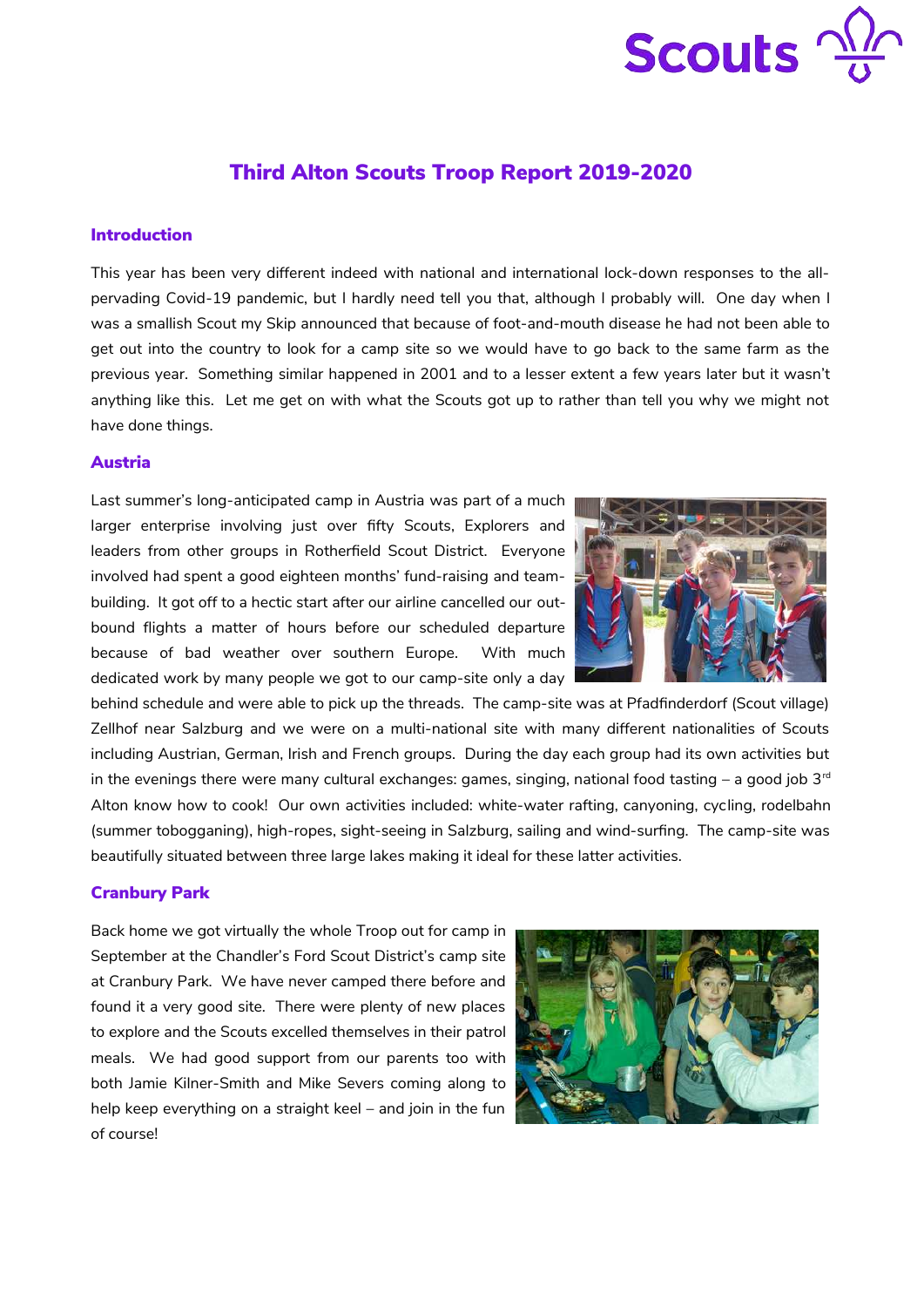

### Autumn Term

In the autumn term there was a considerable amount of badge-work including the World Challenge and Environmental Conservation badges. This saw a good number of Scouts team up with the Alton Society to take part in one of their community litter picks. Unfortunately because of my work commitments we could



a barbecue fund-raiser for the group at Chawton fireworks. We did however achieve Nights Away credits with a night hike/sleep-over and a stay in London on the Lord Amory Scout training ship. For the latter we had a special early opening of the Old Operating Theatre and apothecaries' garret at St Thomas's



Hospital – most interesting and certainly not for the squeamish – and visits to the London Transport

Museum and RAF Museum (where incidentally I found a photo of my own uncle taken during his service in WWII). Here the Scouts were able to work towards their Air Researcher badges and we had great difficulty prying them out when the time came to depart. The term finished with a trip to the escape room in Basingstoke. I think everyone managed to get out and that no-one was permanently locked in.



#### Spring Term



The term started off well enough in the New Year, albeit with most activities based indoors and based on continuing badge-work. One time we did get out was for a work party on the embankment where Scouts, parents and leaders worked on the ongoing maintenance. The winter is a good time for us to sort out the undergrowth and do tidying up in general.

A patrol entered the County Fair Trade cooking competition aiming to repeat their first place of last year but were pipped at the post and didn't quite carry it off this time. Nevertheless they made a good effort, prepared a very good meal and acquitted themselves very well.

The term continued through half term including a food miles pizza evening. Each patrol had to make a pizza trading off the food miles of the ingredients (sourced from twelve countries in five continents) against culinary attraction. There are some interesting and difficult choices to make.

Our last major event was the Monopoly Run. This was held in London at the beginning of March and across the Scouts and Explorers we entered a record (for us) six teams. All the teams played good games and ended the day with positive funds. In total some 700 teams each with up to seven members from all parts of the country took part and many went into Monopoly overdraft. Some Scouts went just for the day and others stayed overnight on the Lord Amory before and after the event.